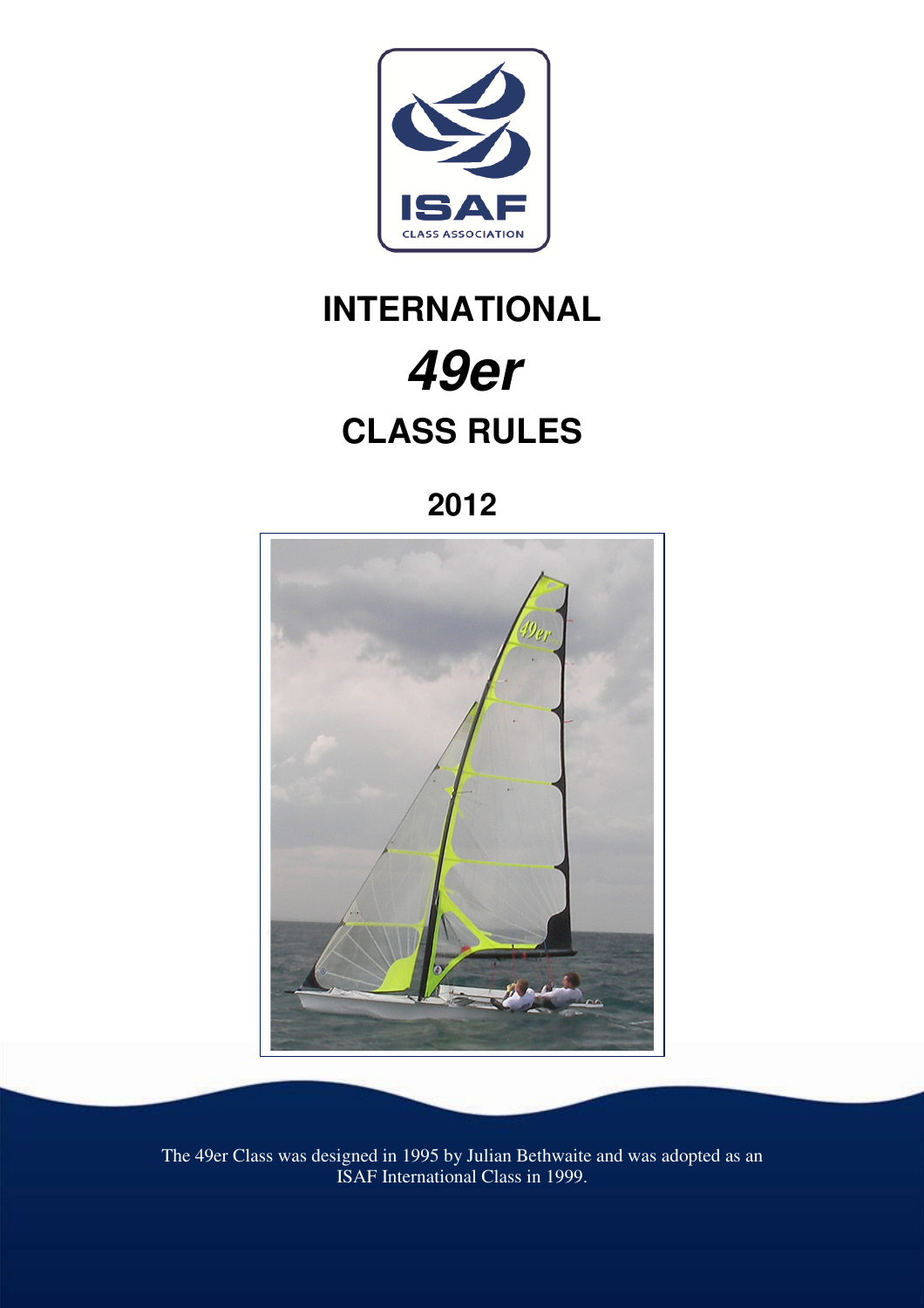# INDEX

#### PART I – ADMINISTRATION

# **Section A – General**

| A.1                                 |                                      |  |
|-------------------------------------|--------------------------------------|--|
| A.2                                 |                                      |  |
| A.3                                 | Authorities and Responsibilities 4   |  |
| A.4                                 |                                      |  |
| A.5                                 |                                      |  |
| A.6                                 |                                      |  |
| A.7                                 | Class Rule Amendments 5              |  |
| A.8                                 |                                      |  |
| A.9                                 | International Class Fee and          |  |
|                                     |                                      |  |
| A.10                                |                                      |  |
| A.11                                |                                      |  |
|                                     |                                      |  |
| <b>Section B – Boat Eligibility</b> |                                      |  |
|                                     | B.1 Class Rules and Certification  5 |  |

| B.2 Class Association Markings5 |
|---------------------------------|
|                                 |
|                                 |

#### PART II – REQUIREMENTS AND LIMITATIONS

# **Section C – Conditions for Racing**

| C.7                                |                             |  |  |
|------------------------------------|-----------------------------|--|--|
| C.8                                |                             |  |  |
| C.9                                | 10                          |  |  |
| C.10                               |                             |  |  |
| <b>Section D– Hull</b>             |                             |  |  |
| D.1                                |                             |  |  |
| D.2                                | Parts                       |  |  |
| D.3                                | 13                          |  |  |
| D.4                                | Materials, Construction and |  |  |
|                                    |                             |  |  |
| <b>Section E - Hull Appendages</b> |                             |  |  |
| E.1                                |                             |  |  |
| E.2                                | 13                          |  |  |
| E.3                                |                             |  |  |
| E.4                                | Materials, Construction and |  |  |
|                                    |                             |  |  |
|                                    |                             |  |  |

# **Section F – Rig**

| F.1             |                             |
|-----------------|-----------------------------|
| F <sub>.2</sub> |                             |
| F <sub>3</sub>  |                             |
| F.4             | Materials, Construction and |
|                 |                             |
|                 | <b>Section G – Sails</b>    |
|                 |                             |
| G.2             |                             |
| G.3             |                             |
| G.4             | Materials, Construction and |
|                 |                             |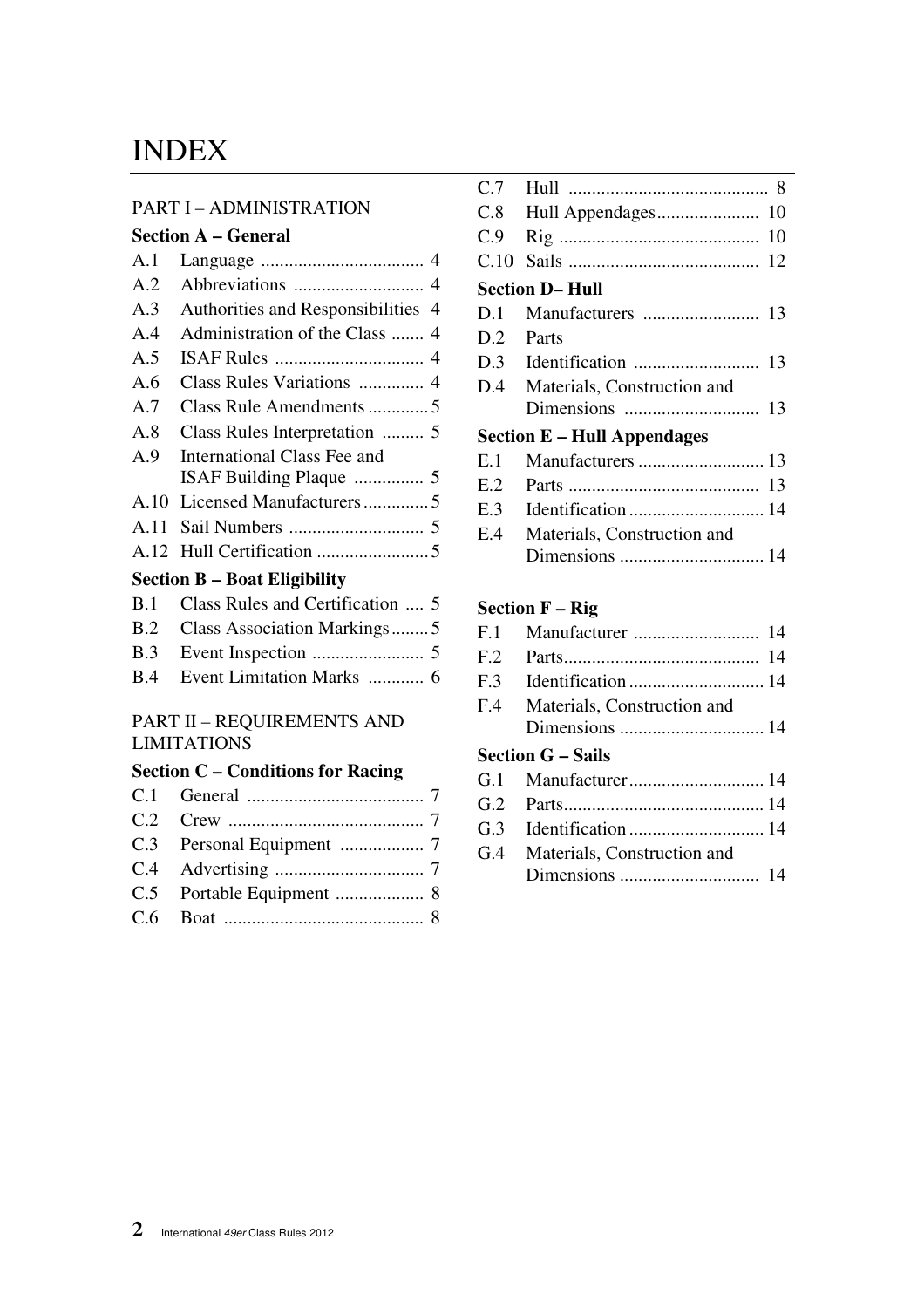# INTRODUCTION

*This introduction only provides an informal background and the International 49er Class Rules proper begin on the next page.* 

*49er hulls, hull appendages, rigs and sails are manufacture controlled.* 

*49er hulls, hull appendages, rigs and sails shall only be manufactured by Licensed Manufacturers – in the class rules referred to as Licensed Manufacturers.* 

*Equipment is required to comply with the International 49er Builders Construction Manual and is subject to an ISAF approved manufacturing control system.* 

*49er hulls, hull appendages, rigs and sails shall, after having left the manufacturer, only be altered to the extent permitted in Section C of the class rules.* 

*Owners and crews shall be aware that compliance with rules in Section C is the responsibility of the competitor. Rules regulating the use of equipment during a race are contained in Section C of these class rules, in ERS Part I and in the Racing Rules of Sailing.* 

# PLEASE REMEMBER

# THESE RULES ARE **CLOSED CLASS RULES** WHERE IF IT DOES NOT SPECIFICALLY SAY THAT YOU MAY – THEN YOU SHALL NOT.

# COMPONENTS AND THEIR USE, ARE DEFINED BY THEIR **DESCRIPTION**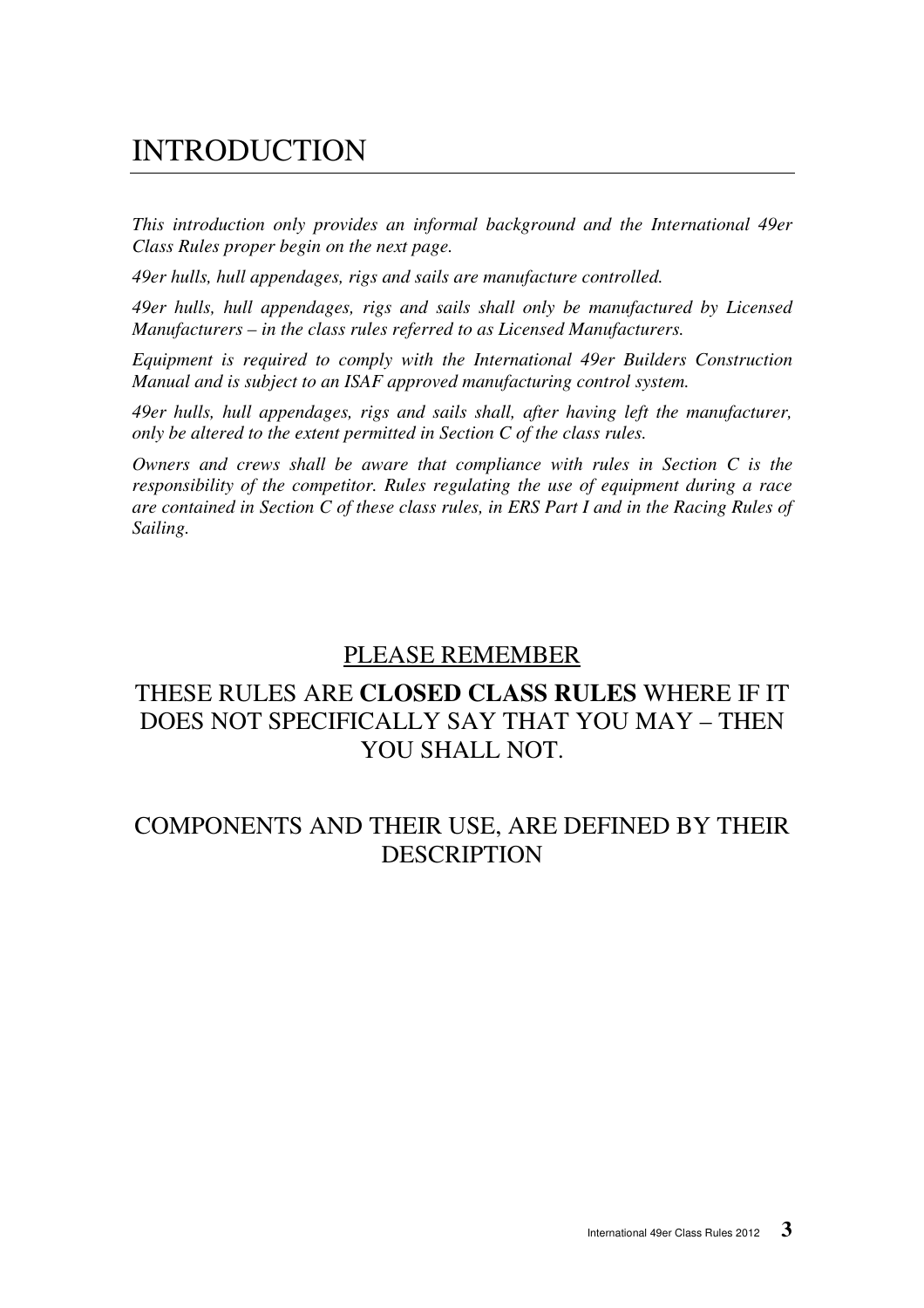# **PART I – ADMINISTRATION**

# **Section A –General**

# **A.1 LANGUAGE**

- A.1.1 The official language of the class is English and in case of dispute over the translation, the English text shall prevail.
- A.1.2 The word "shall" is mandatory and the word "may" is permissive.

# **A.2 ABBREVIATIONS**

- A.2.1 ISAF International Sailing Federation
	- MNA ISAF Member National Authority
		- ICA International 49er Class Association
	- NCA National Class Association
	- ERS Equipment Rules of Sailing
	- RRS Racing Rules of Sailing
	- CRH Copyright Holder

# **A.3 AUTHORITIES AND RESPONSIBILITIES**

- A.3.1 The international authority of the International 49er Class is the ISAF, which shall cooperate with the ICA in all matters concerning these **class rules**.
- A.3.2 Neither the ISAF or the ICA is under any legal responsibility in respect of these **class rules.**

# **A.4 ADMINISTRATION OF THE CLASS**

A.4.1 ISAF has delegated its administrative functions of the class to the ICA.

# **A.5 ISAF RULES**

- A.5.1 These **class rules** shall be read in conjunction with the ERS.
- A.5.2 Except where used in headings, when a term is printed in "**bold**" the definition in the ERS applies and when a term is printed in "*italic"* the definition in the RRS applies.

# **A.6 CLASS RULE VARIATIONS**

A.6.1 ISAF Regulation 10.11 applies

# **A.7 CLASS RULE AMENDMENTS**

A.7.1 In accordance with ISAF Regulations, amendments to the **class rules** require the approval of ISAF after their adoption by a simple majority vote of the members in a general meeting of the ICA held in accordance with its constitution.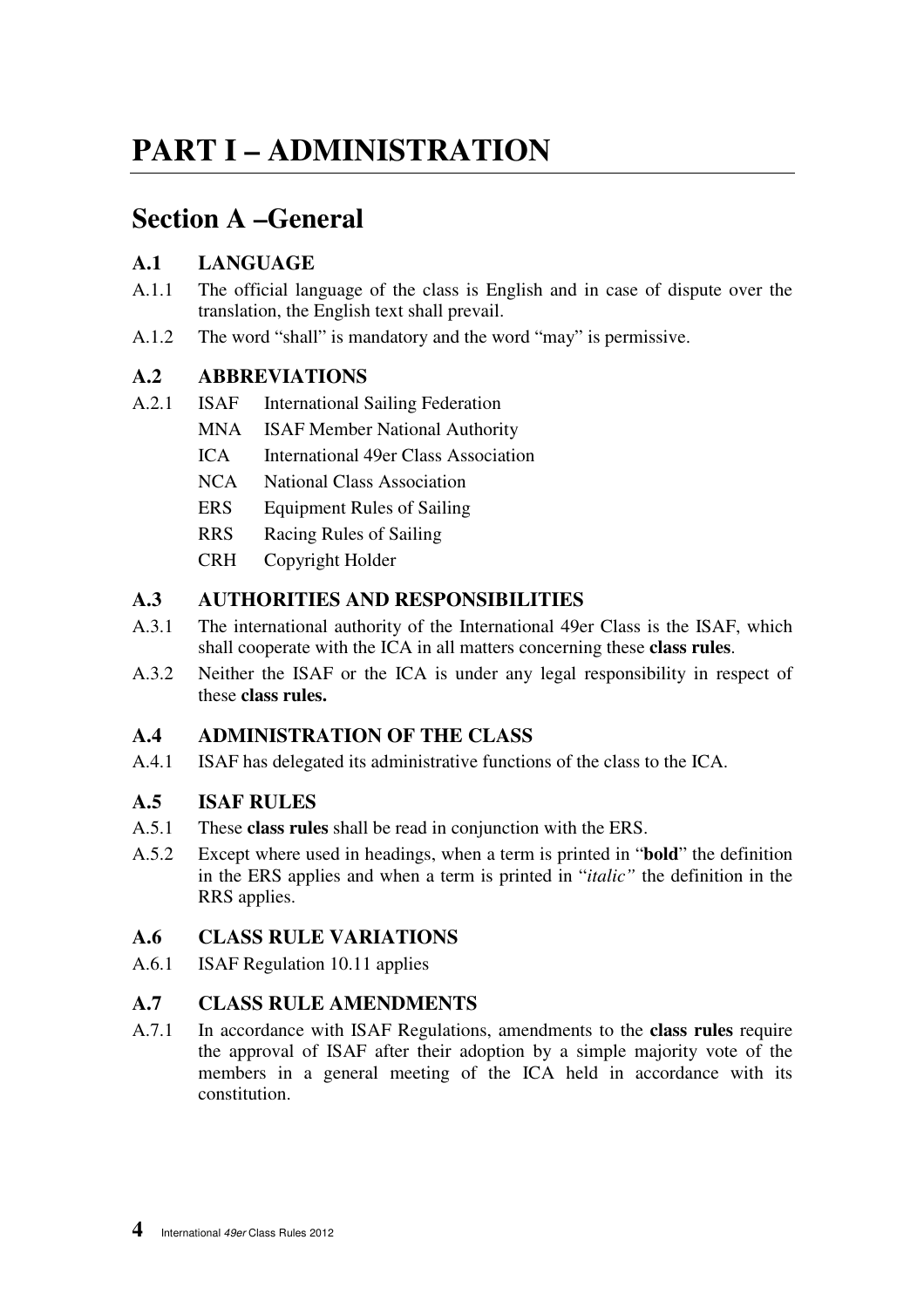# **A.8 CLASS RULE INTERPRETATIONS**

- A.8.1 Interpretation of **class rules** shall be made by ISAF in consultation with the class and CRH
- A.8.2 Interpretation of **class rules** at an event shall be carried out in accordance with the RRS. The event organising authority shall, as soon as practical after the event, inform the ISAF and ICA of any such interpretations.

# **A.9 INTERNATIONAL CLASS FEE AND ISAF BUILDING PLAQUE**

- A.9.1 Licensed manufacturers of hulls shall pay an International Class Fee for each hull manufactured.
- A.9.2 The ICA shall, after having received the International Class Fee for the hull, send the ISAF Building Plaque to the Licensed Manufacturer.

# **A10 LICENSED MANUFACTURERS**

A10.1 49er equipment shall only be manufactured by those appointed and licensed by the CRH, in consultation with ISAF. Such licensees shall be referred to as Licensed Manufacturers within these **class rules**.

#### **A.11 SAIL NUMBERS**

- A.11.1 Sail numbers shall be:
	- (a) the number shown on the ISAF International Class building plaque; or
	- (b) where the helm has finished in the top 10 in the preceding 49er world championship their sail number shall be that place, 1st to 9th single digit, otherwise two digits; or
	- (c) an ICA issued personal sail number between 20 500 which shall be renewed on a annual basis
	- (d) the sail number of another boat owned by the crew and with a hull number greater than 100 which is not competing in that event
- A.11.2 After the sale of the boat, the new owner shall use the sail number as in accordance with the ISAF hull plaque or his own personal number on his sails. In the event of a conflict, Hulls number  $1 - 100$  shall have the prefix "0" before the sail number.

# **A .12 CERTIFICATION**

A.12.1 Written **certification** is not issued.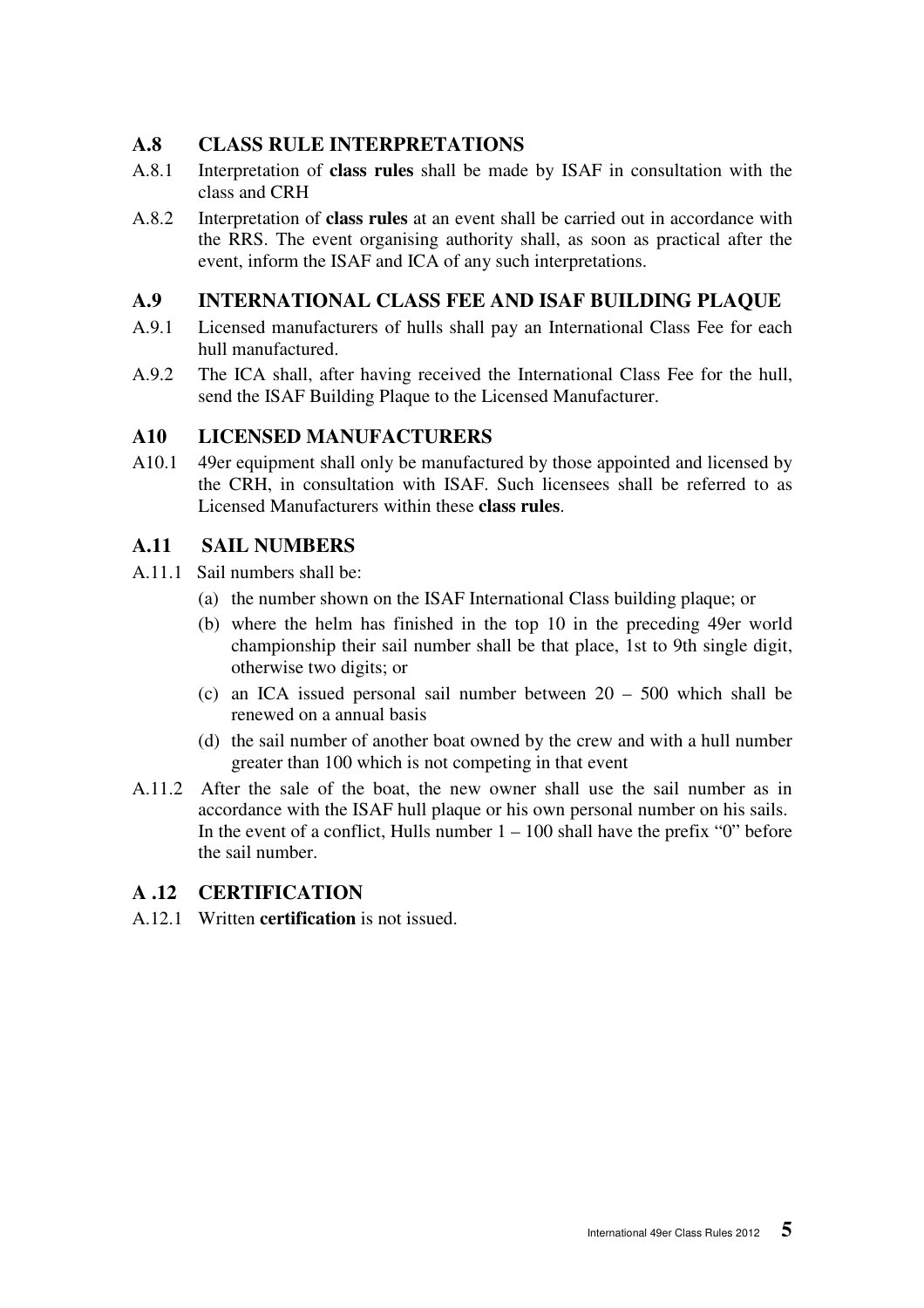# **Section B – Equipment Eligibility**

For a **boat** to be eligible for *racing*, it shall comply with the rules in this section.

# **B.1 CLASS RULES**

B.1.1 The boat shall comply with the **class rules.** 

### **B.2 CLASS ASSOCIATION MARKINGS**

- B.2.1 **Sails** shall carry an ICA **sail** label.
- B.2.2 Wings, **mast** sections, **mast** spreaders, **bowsprit, daggerboard** and **rudder**  blade shall carry an ICA 9er certified equipment label.

#### B.3 EVENT INSPECTION

#### B.3.1 GENERAL

 A role of **Equipment Inspectors** at an event is to verify that equipment has been produced by a Licensed Manufacturer and has not been subsequently altered (other than as is permitted within these rules) using whatever inspection methods they deem appropriate, including comparison with a reference sample of the type of equipment presented for inspection. Should this comparison reveal deviation greater than what the Equipment Inspector considers being within manufacturing tolerances, the matter shall be reported to the race committee.

 Such occurrences shall be reported to ISAF and the ICA technical committee as soon as practical for investigation and a ruling on the eligibility of the equipment for racing.

#### **B.4 EVENT LIMITATION MARKS**

B.4.1 Where an event uses **event limitation marks** these marks shall not be removed during the event. If the **event limitation mark** becomes damaged or lost this shall be reported to the event race committee as soon as practical.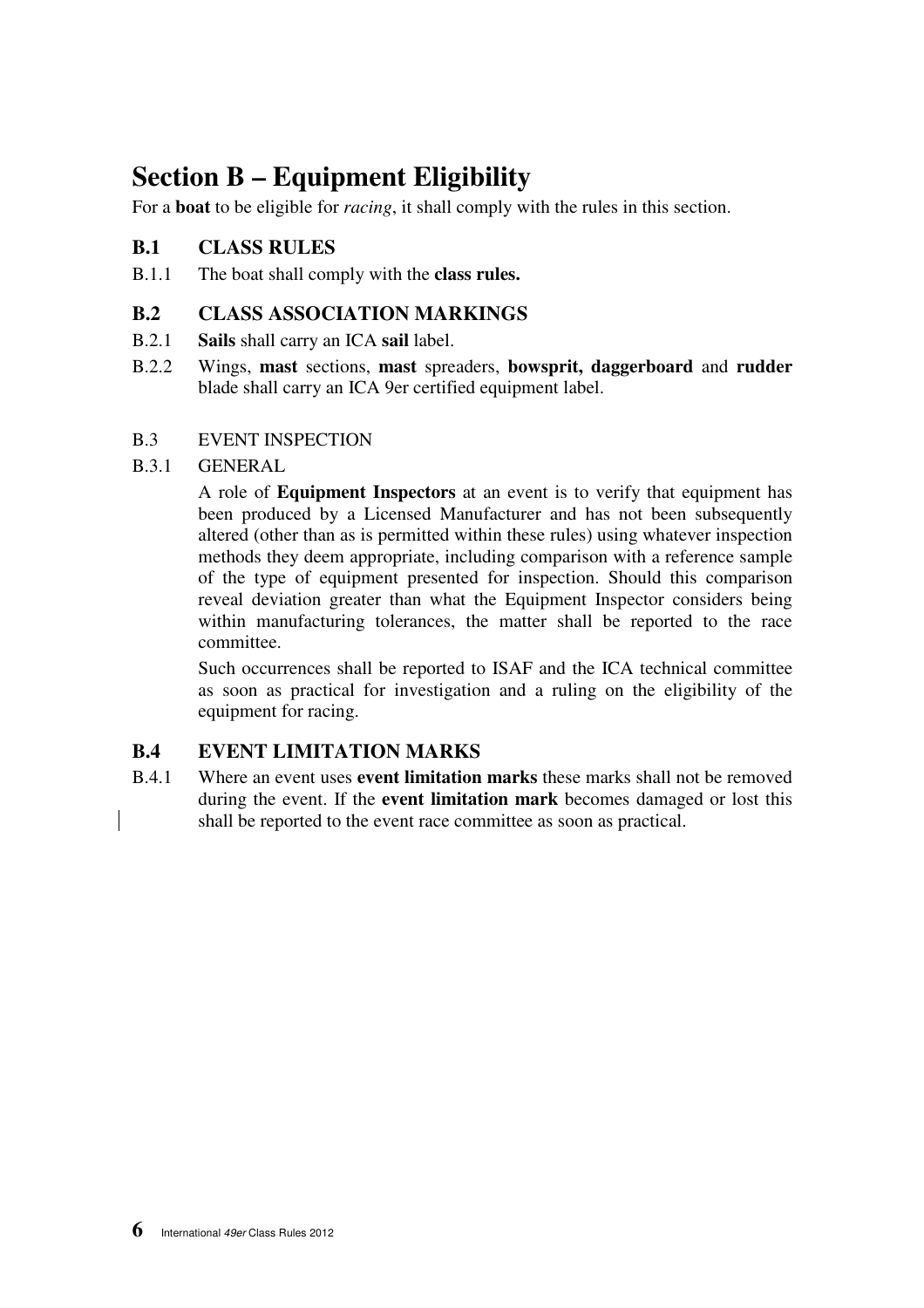# **PART II – REQUIREMENTS & LIMITATIONS**

The **crew** and the boat shall comply with the rules in Part II when *racing*. In case of conflict Section C shall prevail.

The rules in Part II are **closed class rules**. Equipment control and **equipment inspection** shall be carried out in accordance with the ERS except where varied in this Part.

# **Section C – Conditions for Racing**

# **C.1 GENERAL**

# C.1.1 RULES

- (a) RRS 50.4 shall not apply.
- (b) RRS 42.3 shall apply as amended below: Add to RRS 42.3
	- *(i) A boat's crew may pump the mainsail repeatedly to release one or more battens.*
	- *(j) A boat maybe sculled before the start if the sculling does not propel the boat.*
- (c) RRS 49.1 is changed to: 'The **crew** shall use no device designed to position their body outboard other than a **trapeze**, hiking straps and stiffeners worn under the thighs.'

# **C.2 CREW**

# C.2.1 LIMITATIONS

- (a) The **crew** shall consist of two persons.
- (b) A **crew** member using a **trapeze** shall be in contact with the **hull** at all times except in the situation of accidental movement and or a manoeuvre.

#### C.2.2 MEMBERSHIP

 In all international events each **crew** member shall be a current member of the ICA.

# **C.3 PERSONAL EQUIPMENT**

#### C.3.1 MANDATORY

- (a) The boat shall be equipped with **personal flotation devices** (PFD) for each **crew** member to the minimum standard EN 393 or ISO 12402-5, level 50 or the notice of race may prescribe alternatives.
- (b) The use of inflatable personal flotation devices is not permitted when racing.

# **C.4 ADVERTISING**

- C.4.1 Advertising as chosen by the Person in Charge is unrestricted as in accordance with ISAF Regulation 20.
- C.4.2 For the purpose of ISAF Advertising Code, the gennaker shall be deemed a spinnaker.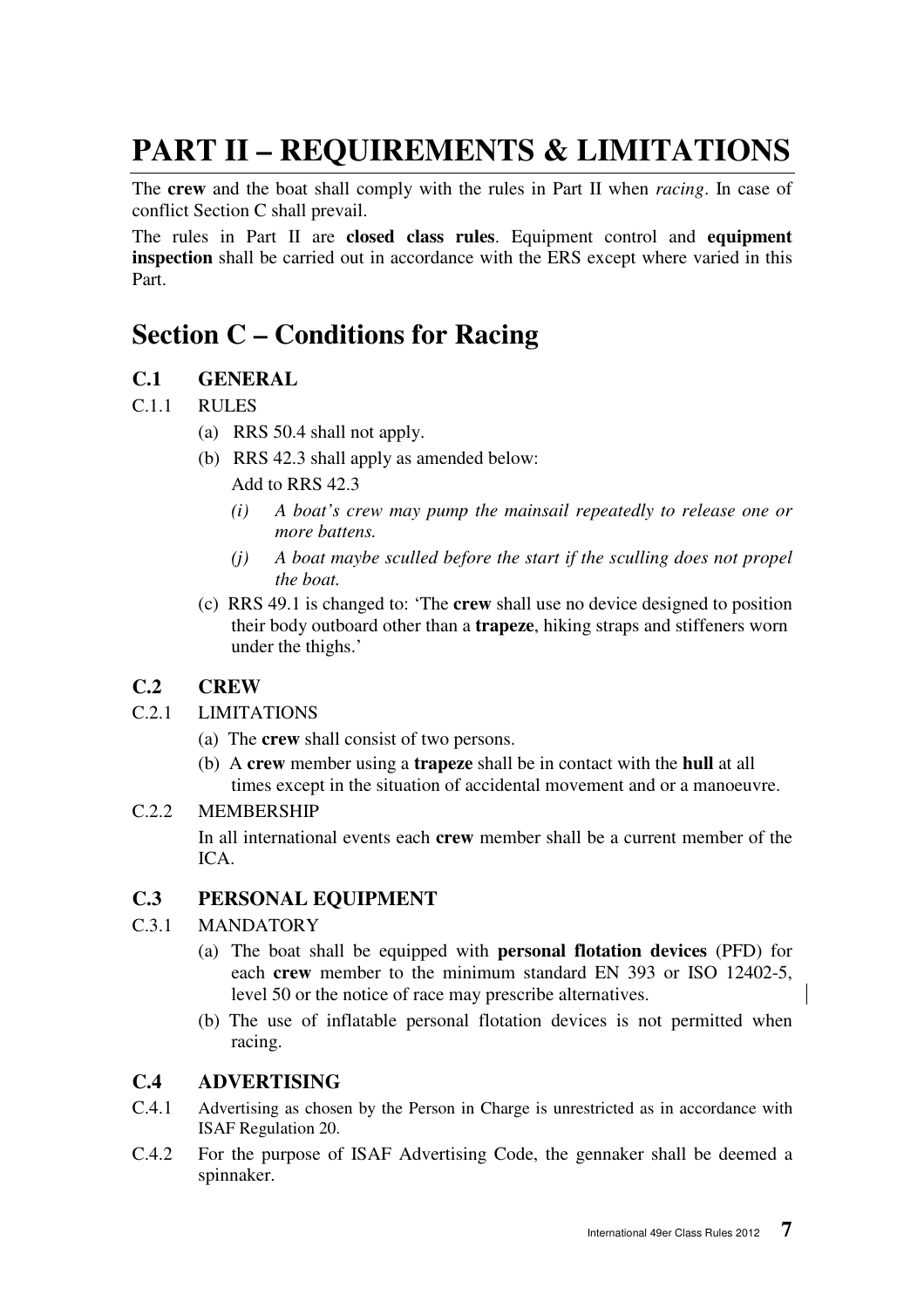# **C.5 PORTABLE EQUIPMENT**

#### C.5.1 OPTIONAL

- (a) Timing devices, removable for weighing.
- (b) Maximum two compasses with brackets, removable for weighing.
- (c) Electronic compasses with functions beyond heading and timing are prohibited.
- (d) Spare parts and tools, removable for weighing.
- (e) Camera recording equipment and attachments, where permitted by the Notice of Race and/or Sailing Instructions and removable for weighing.

#### **C.6 BOAT**

#### C.6.1 MODIFICATIONS, MAINTENANCE AND REPAIR

- (a) The use of shock cord or adhesive tape is in general unrestricted, except that such material shall not be used in such a way as to create a fitting or extend a function of a permitted fitting.
- (b) Replacement of non-skid tape or paint to the deck moulding and the wings is permitted.
- (c) Any cleat may be replaced with a cleat of any material and substantially of the same size and design.
- (d) Any cleat including integrated fairlead may be replaced with a cleat of any material and of substantially the same size and design.
- (e) Any block may be replaced with a block of the same number of sheaves of similar or greater diameter. Ratchet blocks have no sheave diameter restrictions. Ratchet blocks may be used for the gennaker sheets and as the forward mainsheet block on the boom.
- (f) Any attachment of blocks may be replaced. Attachments for blocks shall be of substantially the same size and design.
- (g) Any other fitting than those mentioned in C.6.1 (e), and (f), shall only be replaced by the same model or a replacement model.
- (h) Replacement fittings shall be fitted in the same position as the original fitting, or as close as is structurally possible.
- (i) To facilitate advertising, painting and vinyl or similar may be added to the **sails**, **hull** and **spars** for this purpose except that as per C.7.3 (a) the hull shall not be painted.
- (j) Fasteners may be replaced or added, if the function of the fitting or part is not altered and where required to facilitate a repair the fitting maybe modified to accommodate slightly larger fixings.

# **C.7 HULL**

#### C.7.1 MODIFICATIONS,

- (a) Maximum 4 foot straps on each wing for which holes may be drilled.
- (b) A block, in the gennaker halyard behind the two floor blocks, with a sheave of not more than 20 mm diameter and attached with a shock cord, which may pass through an additional block with a sheave diameter of not more than 20 mm.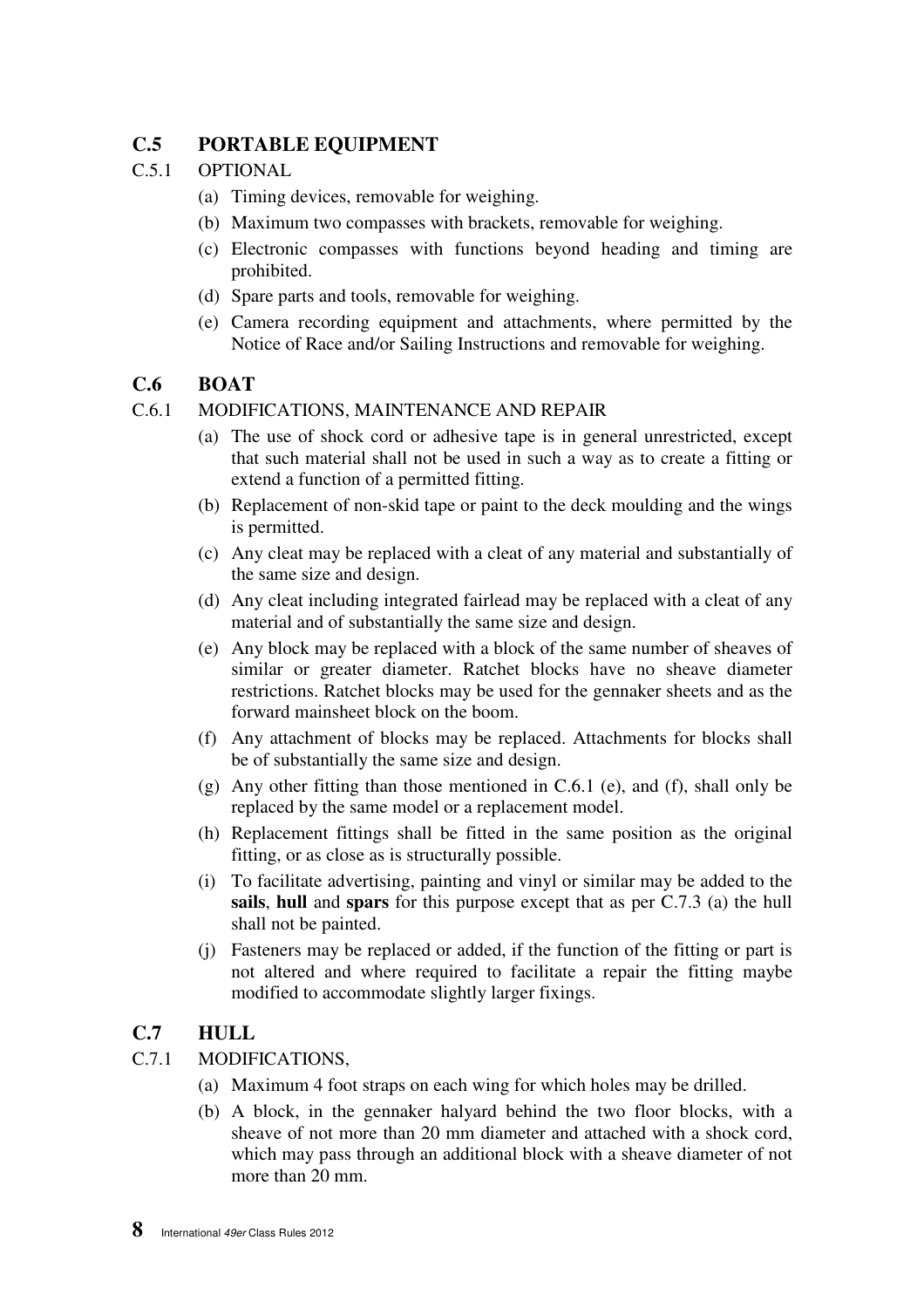- (c) One tie down loop is permitted on each gunwale flange to facilitate securing the hull to a trailer or beach dolly. The loop shall be permanently fastened to the gunwale flange using screws or bolts. Each loop shall be within 800 mm to 1000 mm behind the chain plates.
- (d) Wedges or risers may be fitted under the jib sheet blocks, **boom** vang, cunningham and gennaker halyard cleats and wing mounted control lines.
- (e) Fittings made from flexible material may be added along the rail forward of the chain plates on each side for the hull for the sole purpose of retaining the spinnaker sheets on the boat.
- (f) The existing holes in the jib sheet track may be increased in diameter up to a maximum of 6.5mm. Additional holes are not permitted.
- (g) No holes may be made in the **hull** or deck mouldings except:
	- (i) for fittings specified in C.7.1 (a) and (c)
	- (ii) for the purpose of making repairs.
- (h) The **daggerboard** case packing may be replaced with any material. This packing shall not extend for more than 60mm into the trunk from the top or bottom, or beyond the surface defined by straight edge held perpendicular to the centreline and dragged along the bottom of the **hull**.

#### C.7.2 MAINTENANCE

- (a) The watertight integrity of the **hull** shall be maintained.
- (b) The breather hole in the centre plinth shall remain open and unrestricted.
- (c) Fittings may be bedded in provided they can be removed without damage to either the **hull** or fitting.
- C.7.3 REPAIR
	- (a) In the event of damage to any part of the **hull**, necessary repairs may be made provided repairs are made in such a way that the essential shape and function is not materially affected. Areas of damage repair may be filled, sanded and polished over.

#### C.7.4 LIMITATIONS

- (a) Only one **hull** shall be used in an event, except when lost or damaged beyond repair. Any replacement shall only be made with the approval of the Race Committee.
- (b) The wings shall be fully extended when racing
- C.7.5 HULL WEIGHT
	- (a) The weight of the **hull** including wings with gennaker blocks attached, gennaker sock, **bowsprit**, **rudder** stock including tiller and **rudder** pintle, **rudder** gantry, permanently fixed fittings and control lines including shock cord, foot straps and any **hull corrector weight**, but excluding **daggerboard**, **rudder** blade, tiller extensions, non-permanently fixed fittings and equipment listed in C.5 shall not be less than 94.0 kg with all items in a dry condition.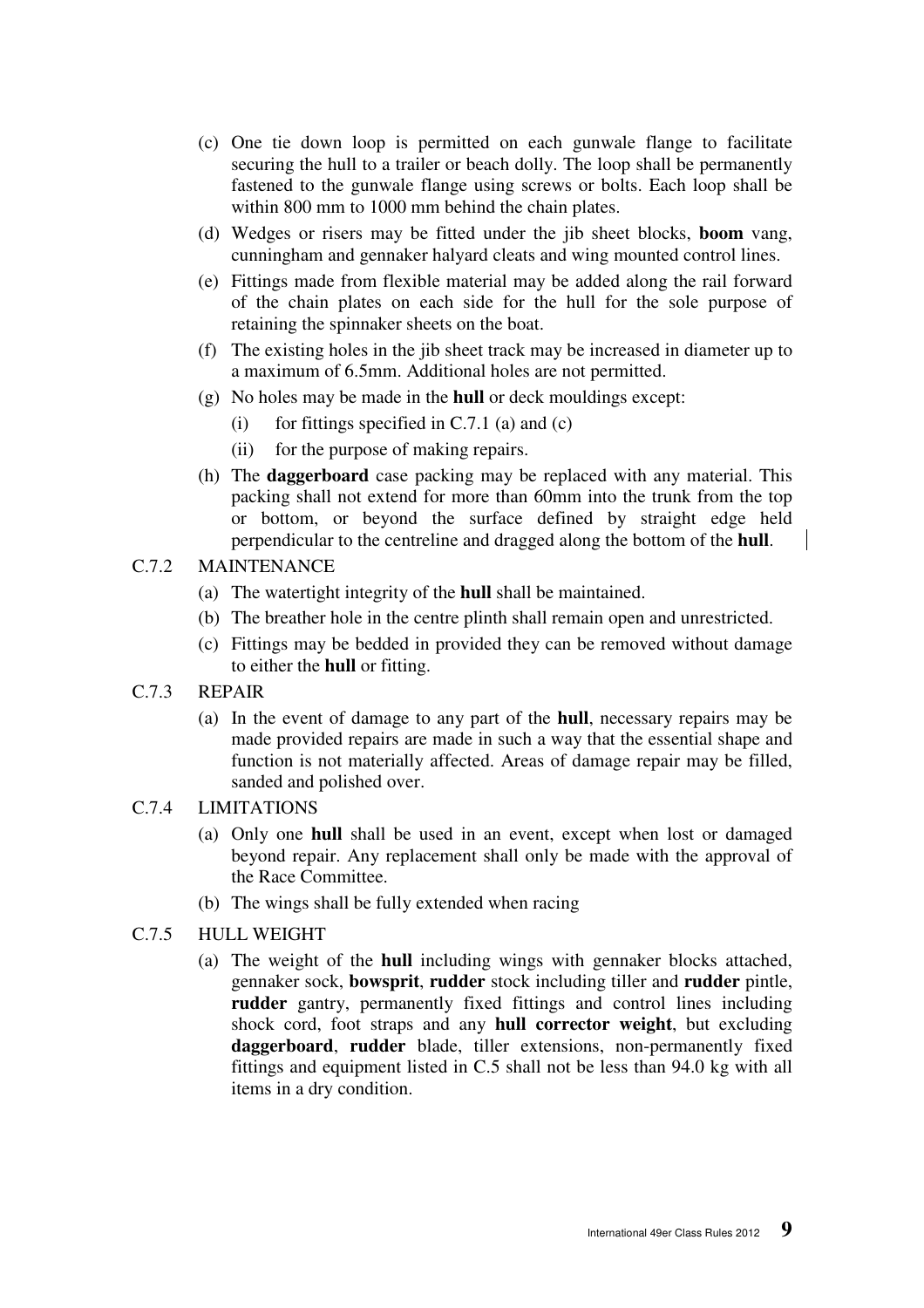#### C.7.6 CORRECTOR WEIGHTS

- (a) **Corrector weights** of lead shall be permanently fastened to the top surface of the deck beside the mast step when the **hull** weight as in C.7.5 (a) is less than the minimum requirement.
- (b) The total weight of such **corrector weights** shall not exceed 2.0kg.

### **C.8 HULL APPENDAGES**

#### C.8.1 MODIFICATIONS, MAINTENANCE AND REPAIR

- (a) Repairs to chips in the leading and trailing edge may be filled and blended in. (Advisory note: nowhere is re-finishing, fairing of the **daggerboard** and **rudder** blade permitted except to facilitate localised repair in this rule. Painting is not mentioned therefore as these are **closed class rule** it is prohibited.)
- (b) The tiller forward of the **rudder** stock may be modified.
- (c) The **rudder** stock packing may be replaced with any material.
- (d) The tiller extensions may be replaced without any restrictions as to design and material.
- C.8.2 LIMITATIONS
	- (a) Only one **daggerboard** and one **rudder** blade shall be used during an event except when an item has been lost or damaged beyond repair. Any replacement shall only be made with the approval of the Race Committee.
	- (b) In the Olympic Sailing Competition, World Championships, Continental Championships, ISAF Sailing World Cup and other ISAF grade 1 events the **daggerboard** and **rudder** blade identifiable by the embossed *49er* logo shall used.

# **C.9 RIG**

#### C.9.1 MODIFICATIONS, MAINTENANCE AND REPAIR

- (a) Standing **rigging** may be replaced and shall comply with the following:
	- (i) Construction shall be 1 x 7 stainless steel wire rope
	- (ii) The forestay, middle shrouds and lower shrouds shall be of diameter minimum 3.0mm, maximum 3.5mm.
	- (iii) The upper shrouds shall be of diameter 2.3 mm minimum, 2.6 mm maximum
- (b) The lower shroud may be fitted with a turnbuckle between the wire end and the hull fixing point.
- (c) The lower part of the forestay and shrouds, and their attachment fittings may be covered with protective covering; however, the function of the fittings shall not be changed.
- (d) Rig pins may be replaced by quick pins or any other type of pins.
- (e) Tufts or ribbons in the **rigging.**
- (f) The cap shroud and primary shroud may be fitted with a turnbuckle between the shroud plate and the hull fixing point.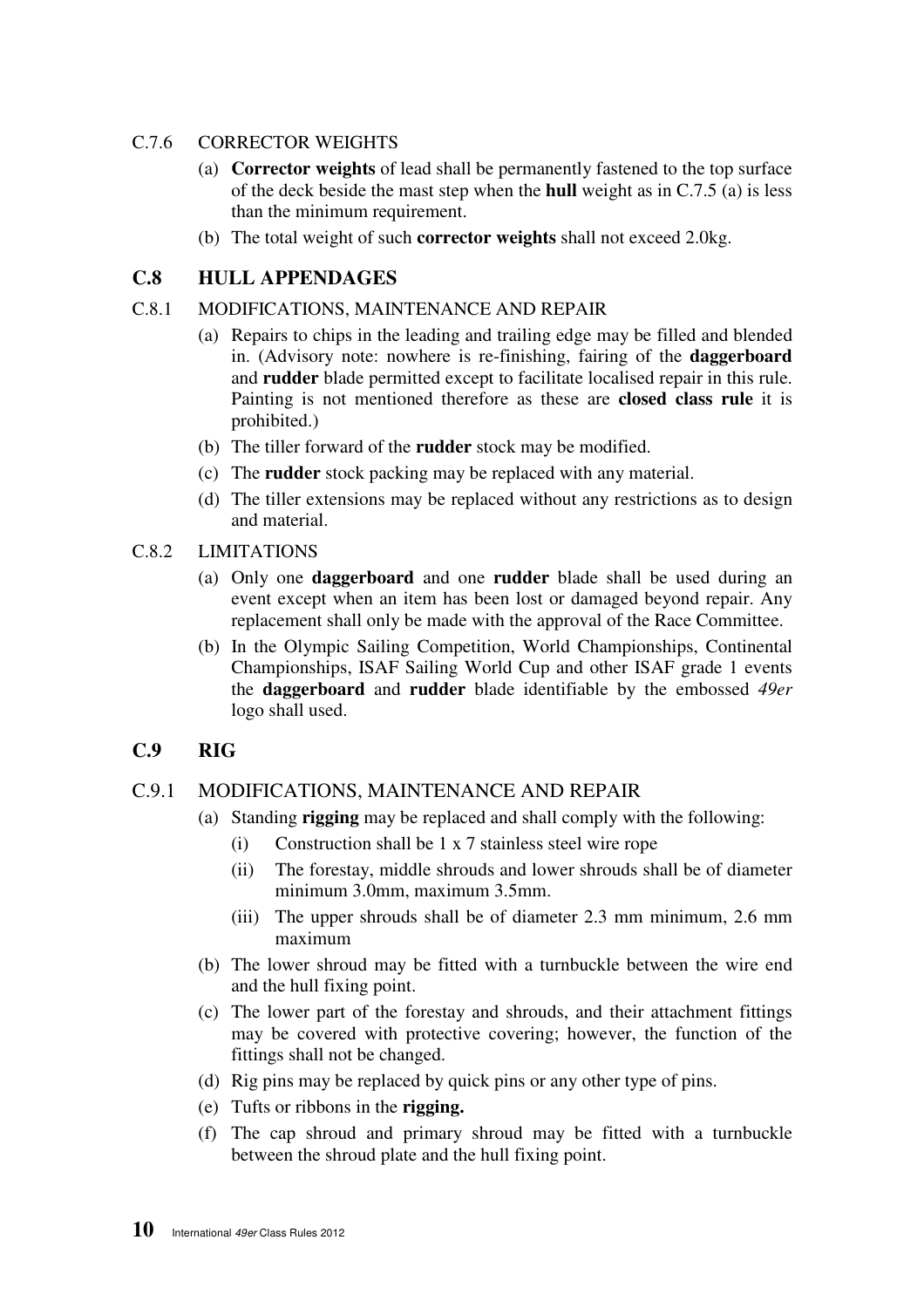#### C.9.2 LIMITATIONS

- (a) Only one set of **spars** and **standing** rigging shall be used except when an item has been lost or damaged beyond repair. Any replacement shall only be made with the approval of the Race Committee.
- (b) In the Olympic Sailing Competition, World Championships, Continental Championships, ISAF Sailing World Cup and other ISAF grade 1 events, only the 3 piece carbon **mast** and the **bowsprit** with the white safety banding at each end and forward end cap fitting shall be used.

#### C.9.3 DIMENSIONS

(a) The forestay length is controlled by laying the forestay along the forward face of the **mast spar** and measuring the extension of the forestay beyond the mast heel. This distance shall be taken between the forward extension of the bottom of heel tenon and the bearing surface of the forestay pin and shall be minimum 425mm and maximum 435mm.

#### C.9.4 FITTINGS

- (a) Optional mechanical wind indicators.
- C.9.5 STANDING RIGGING
	- (a) USE
		- (1) The forestay shall be fitted to the centre hole of the stem head fitting.
		- (2) **Standing rigging** shall not be adjusted after the *start*.

#### C.9.6 RUNNING RIGGING

#### (a) MODIFICATIONS, MAINTENANCE AND REPAIR

- (i) The trapeze wires may be replaced with stainless steel wire of not less than 2.0 mm diameter or by lines of any material of not less than 3.0 mm diameter.
- (ii) Sheets and lines may be replaced without any restrictions as to length, diameter and taper providing the part is not made of wire.
- (iii) A continuous main sheet and jib sheet is permitted.
- (iv) A fairlead/eye for the end of the mainsheet may be attached to the floor plinth.
- (v) Mainsail halyard and jib halyard may be replaced by lines of any material.
- (vi) Mainsail, jib and gennaker halyards may be lead externally
- (vii) A block may be added in the gennaker halyard between the sail and the mast spar, with a sheave of not more than 20 mm diameter. This block may be attached to a shock cord lead through a shackle, existing fitting or loop of rope on the mast and then attached to the mast spar.
- (viii) Shock cord tails may be added to ropes.
- (ix) A clip or shackle may be fitted at the end of the jib sheet attachment line where it attaches to the clew board of the jib.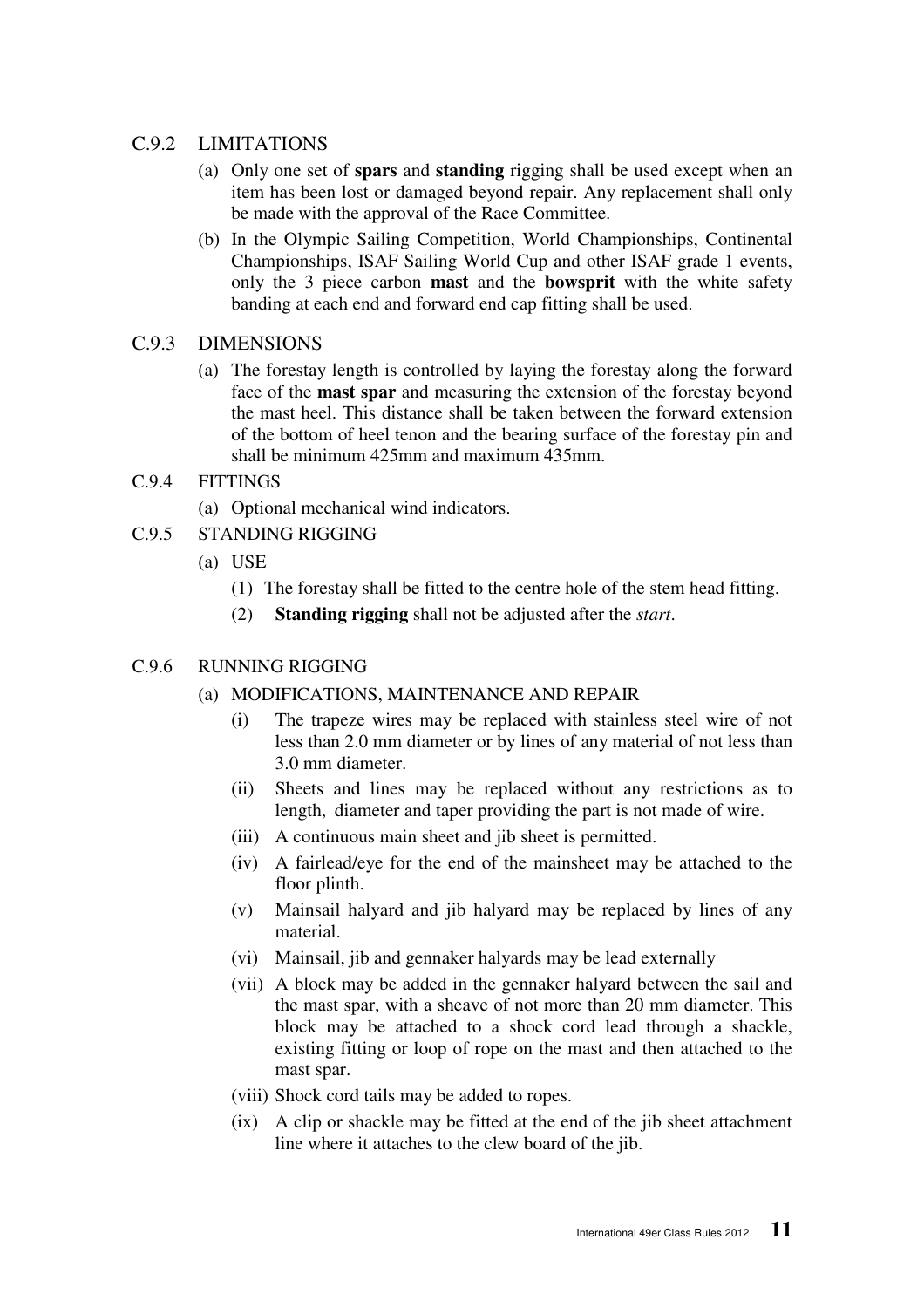- (x) The trapeze arrangement may be modified to include a continuous system and/or adjustable hook height provided that the attachment methods to the mast spar and the wings are not changed.
- (xi) The boom vang take-off block shall be attached to a mast strop.
- (b) USE
	- (1) **Running rigging** shall be led through and attached to the fittings supplied for the function.

#### **C.10 SAILS**

#### C.10.1 MODIFICATIONS, MAINTENANCE AND REPAIR

- (a) **Sails** shall not be recut, except as permitted in C.10.4(a), or otherwise change or affect any aspect of the **sail** or pierce the **sail** for any reason other than effecting necessary repairs or as permitted by these rules.
- (b) The length of the **battens** may be altered to adjust the tension in the batten pocket, provided the **batten** fits within the original pocket and the **sail** is not altered other than by cutting and renewing the **batten** pocket stitching at either end.
- (c) The **sail battens** identified by a unique identification graphic and as supplied by a licensed manufacturer and shall not be altered in stiffness.
- (d) Tell Tales on the sails.
- (e) Chaffing patches may be added to mainsail.
- C.10.2 LIMITATIONS
	- (a) Not more than 1 mainsail, 1 jib and 1 gennaker shall be used during an event except when a sail has been lost or damaged beyond repair. Any replacement shall only be made with the approval of the Race Committee.
- C.10.3 MAINSAIL
	- (a) IDENTIFICATION

 The national letters and the sail numbers shall be black in colour and applied back to back on a white background to the sail immediately below batten 4 from the head point. The white background shall be ordered and purchased from the ICA and shall not be trimmed or cut. The national letters and numbers shall be placed on the same plane and shall comply with the RRS Appendix G except where specified otherwise.

- (b) NATIONAL FLAGS
	- (i) All teams when racing in the International 49er Class World Championship, Continental Championship and ISAF Sailing World Cup events shall display the national flag of the helmsperson. The flag shall be placed on the port side of the mainsail between the 3rd and 4th battens from the head point of the sail.
	- (ii) Flags shall only be ordered and purchased through the ICA.
- C.10.4 GENNAKER
	- (a) MODIFICATIONS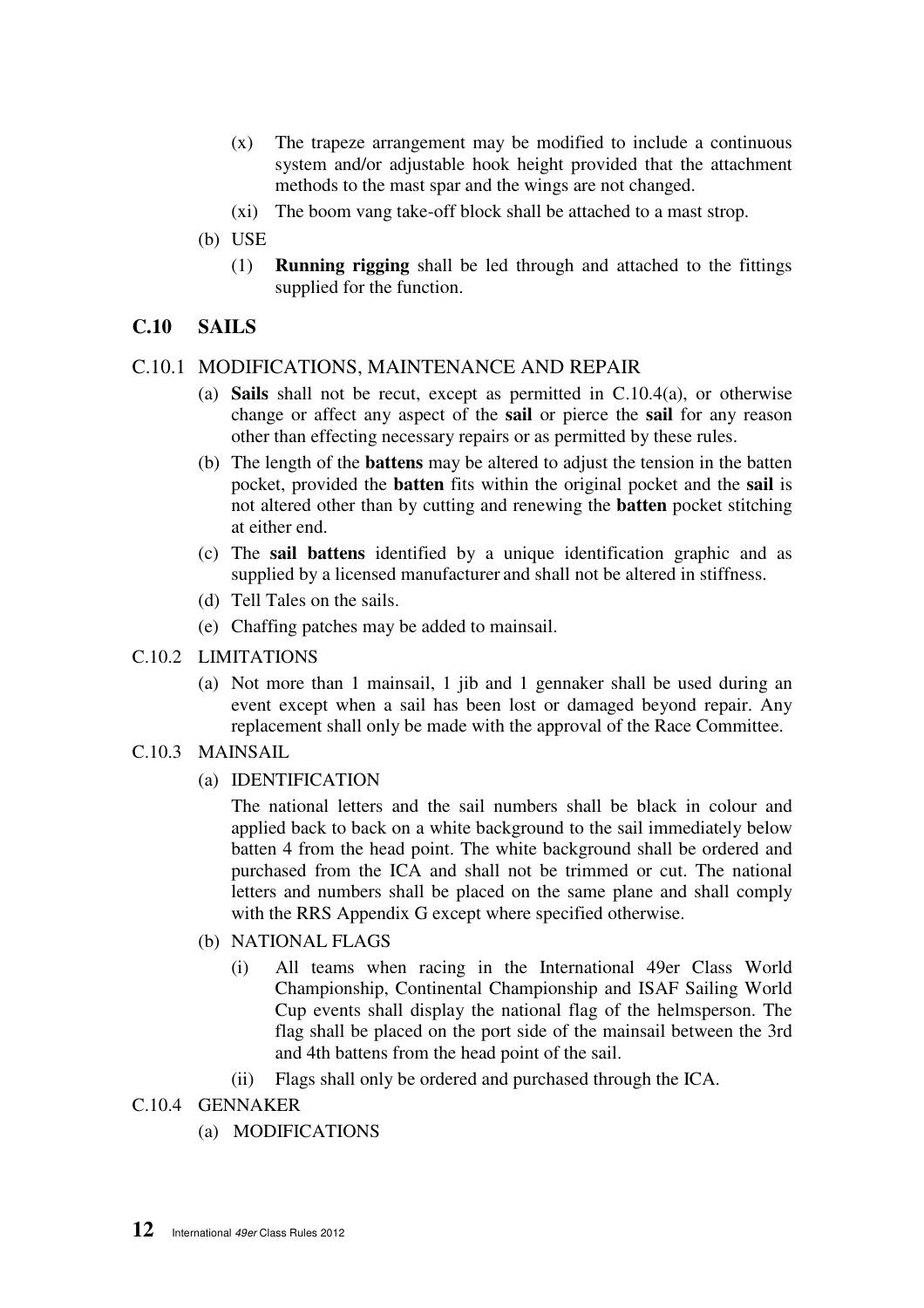The gennaker may be modified by having graphics cut in, which shall not extend within 1000 mm of the **head point** or **tack** and shall not extend into the two outer panels or the **luff, leach** or **foot**. Such actions may not alter the original shape of the **sail**.

(b) LIMITATION

 IOC/ISAF Olympic national flag gennaker may be used for racing except in World Championship events.

# **Section D – Hull**

# **D.1 MANUFACTURERS**

(a) **Hull** and wings shall only be manufactured by Licensed Manufacturers.

# **D.2 PARTS**

- (a) **Hull**
- (b) Wings
- (c) Gennaker sock

# **D.3 IDENTIFICATION**

 The **hull** shall carry the licensed manufacturer's serial number displayed on the aft trailing edge of the transom.

The wings shall carry an ICA 9er certified equipment label

# **D.4 MATERIALS, CONSTRUCTION AND DIMENSIONS**

Shall comply with the ISAF approved Builders Construction Manual

# **Section E – Hull Appendages**

# **E.1 MANUFACTURERS**

(a) **Hull appendages, Rudder** stock and **Rudder** gantry shall only be manufactured by Licensed Manufacturers.

# **E.2 PARTS**

- (a) **Daggerboard**
- (b) **Rudder** Blade
- (c) **Rudder** stock
- (d) **Rudder** gantry

#### **E.3 IDENTIFICATION**

 The **daggerboard** and **rudder** blade shall carry the embossed *49er* logo and ICA 9er certified label at the head of each appendage.

# **E.4 MATERIALS, CONSTRUCTION AND DIMENSIONS**

Shall comply with the ISAF approved Builders Construction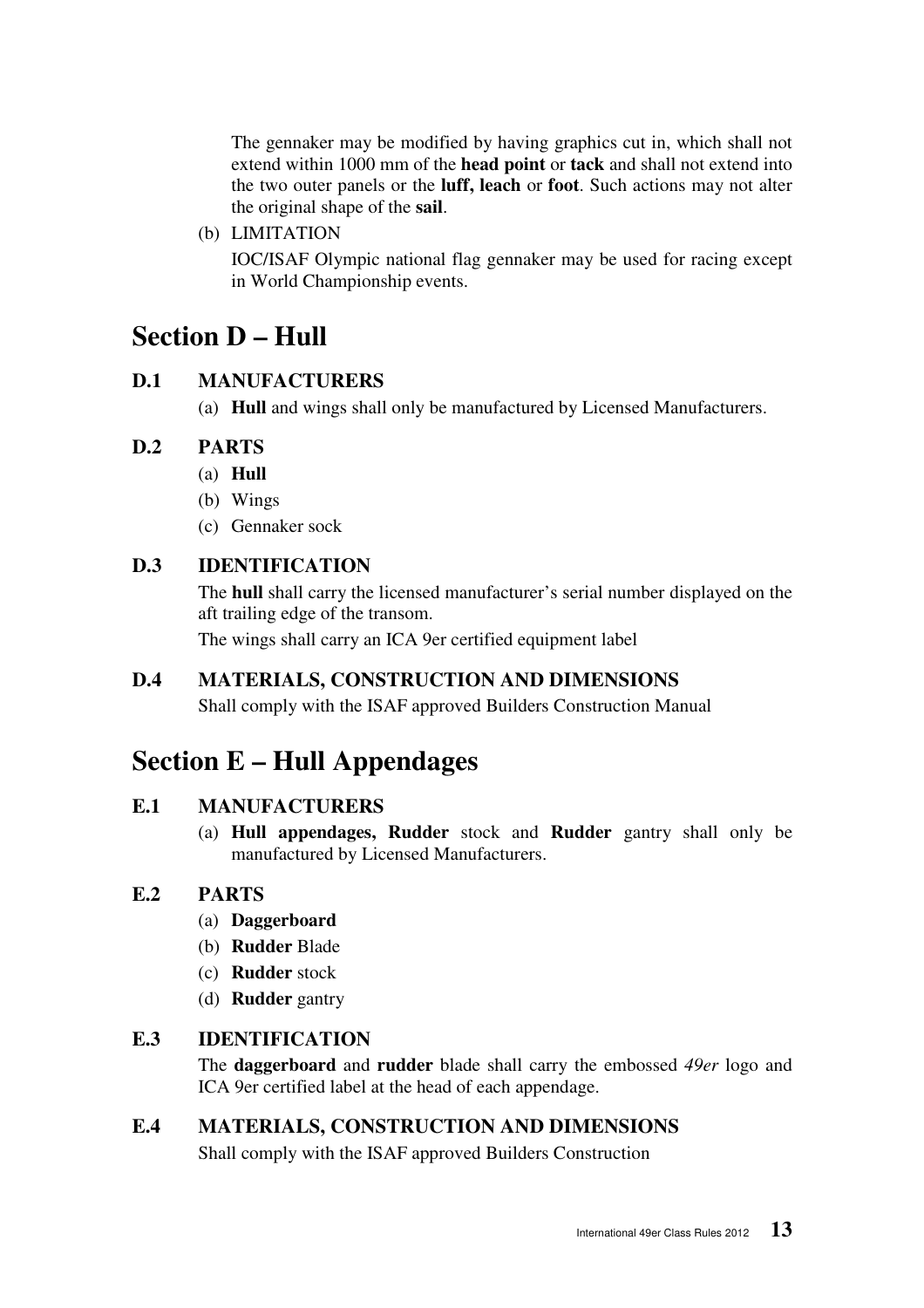# **Section F – Rig**

# **F.1 MANUFACTURER**

Rig shall only be manufactured by a Licensed Manufacturer.

# **F.2 PARTS**

- (a) **Mast**
- (b) **Spreaders**
- (c) **Boom**
- (d) **Bowsprit**
- (e) **Boom** vang lever
- (f) **Boom** vang arms
- (g) **Standing rigging**
- (h) **Running rigging**

# **F.3 IDENTIFICATION**

 The **mast** sections, **spreaders** and **bowsprit** shall carry an ICA 9er certified equipment label.

# **F.4 MATERIALS, CONSTRUCTION AND DIMENSIONS**

Shall comply with the ISAF approved Builders Construction Manual.

# **Section G – Sails**

# **G.1 MANUFACTURER**

Sails shall only be manufactured by a Licensed Manufacturer

# **G.2 PARTS**

- (a) **Mainsail**
- (b) Jib
- (c) Gennaker

# **G.3 IDENTIFICATION**

The **mainsail**, jib and gennaker shall carry the ICA sail label

# **G.4 MATERIALS, CONSTRUCTION, AND DIMENSIONS**

Shall comply with the ISAF approved Builders Construction Manual.